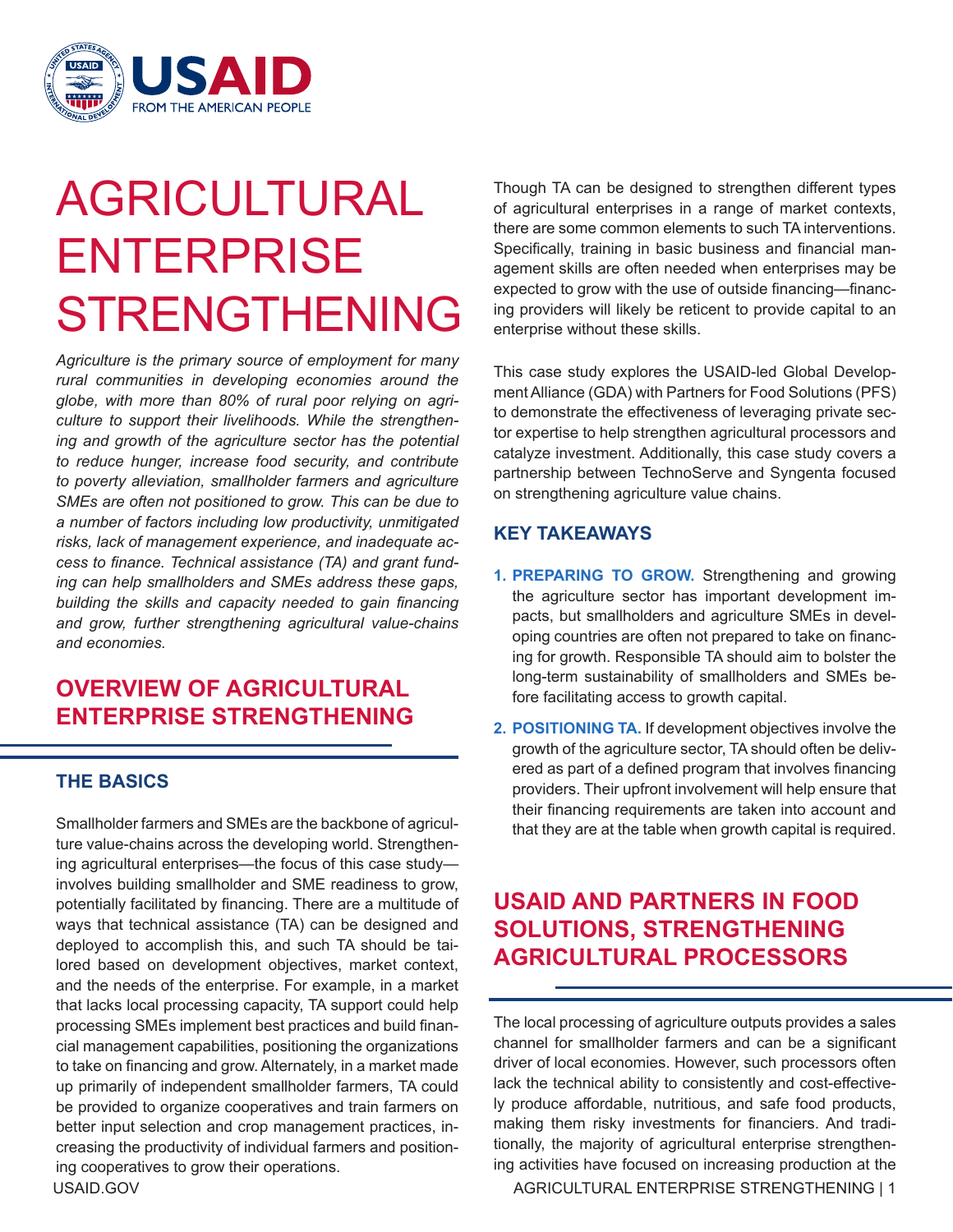smallholder level rather than on capacity building for food processing SMEs in the middle of the value chain. To help address the specific challenges facing processors in developing countries, USAID's Bureau of Food Security (BFS) entered into a public-private partnership with Partners in Food Solutions (PFS) and TechnoServe. The partnership aims not only to provide processors with technical and business support services but also to increase their access to finance. PFS is a non-profit consortium comprised of six world-class food companies—including General Mills, Cargill, and Hershey—and TechnoServe is a non-profit specializing in providing TA to support private enterprises end poverty in developing countries.

The partnership, called the Solutions for African Food Enterprises (SAFE), began in 2012 and will run until September 2017, with the goal of expanding a competitive food-processing sector to increase the availability of nutritional foods. Under this public private partnership (PPP), PFS's member companies are matched with African-based food processing companies that could benefit from the PFS member's expertise in areas such as facility design, product development, and business process improvement. PFS mobilizes a team of volunteers to transfer knowledge and TA to processors based on specific challenge areas while TechnoServe provides on-site business advisors to deliver continual support. This type of PPP provides unique value by leveraging the existing skills of each partner: the public sector (USAID) brings resources and a large on-theground network, the private sector (PFS) brings technical and operational expertise, and the implementing partner (TechnoServe) brings specialized knowledge of the local processing market.

To date, the partnership has provided training to 600 food processors—creating customized consultancies with PFS partners for 100 of them. These 100 projects have helped create market opportunities for more than 800,000 smallholder farmers and generated over 300 new jobs. In addition, the technical support and business strengthening has led to \$2.6 million in financing for client organizations, like Chamwino.

In addition to providing results on the ground, the success of the SAFE PPP helped lead to the development of the Partners in Food Solutions Global Development Alliance (GDA)—a multi-stakeholder engagement platform formed to solve key business and development challenges in developing countries. Through this GDA, USAID and PFS are seeking applications from organizations to collaborate with PFS and provide a combination of customized TA and training to client processing organizations on quality management, product development, marketing, financial planning, and business management.

### **CHAMWINO:**

Chamwino is a flour processing company located in Tanzania, with the goal of improving profitably while providing fortified flour to more customers. However, it lacked a business plan and was unqualified to access loans to expand their operations. Through SAFE, PFS and TechnoServe provided tailored TA services, working with Chamwino to conduct a market analysis and to customize a business plan template to Chamwino's specific product. As a result, Chamwino secured a loan of \$250,000 to improve storage and milling infrastructure, allowing them to sell fortified flour in new districts.

# **SYNGENTA AND TECHNOSERVE, IMPROVING SMALLHOLDER PRODUCTIVITY AND MITIGATING RISKS**

Smallholder farmers manage 80% of Africa's farmland, but it is estimated that there is currently a 76% yield gap between what they produce and their production potential. This is partly due to the fact that smallholder farmers are not always able to upgrade to high-quality inputs or utilize agricultural best practices, resulting in lower incomes, unpredictable harvests, and vulnerability to market volatility.

Syngenta is a leading agricultural company, seeking to grow their Africa business to \$1 billion over a ten year period by investing \$500 million, in collaboration with local partners, to enable 5 million farmers to increase their productivity by 50%. Syngenta and TechnoServe partnered to help farmers in Kenya become more sophisticated producers by overcoming barriers that prevent them from using high quality input materials and farming best practices as well as by overcoming certain risks. To do this, they undertook a multi-pronged TA strategy. First they sought to show the importance of high-quality inputs by setting up plots of land to visually demonstrate the impact of inputs on productivity and quality. Second, they developed and deployed training on agricultural leading practices to 25,000 farmers to demonstrate the correct usage of high quality inputs.

Third, they provided farmer-based organizations with training to set up aggregation and storage sites—including cold storage facilities—allowing farmers to store harvests until they can secure direct procurement contracts with large-volume purchasers. Aggregation storing also helps protect farmers against crop devaluation when yields increase by allowing them to avoid selling at times of peak